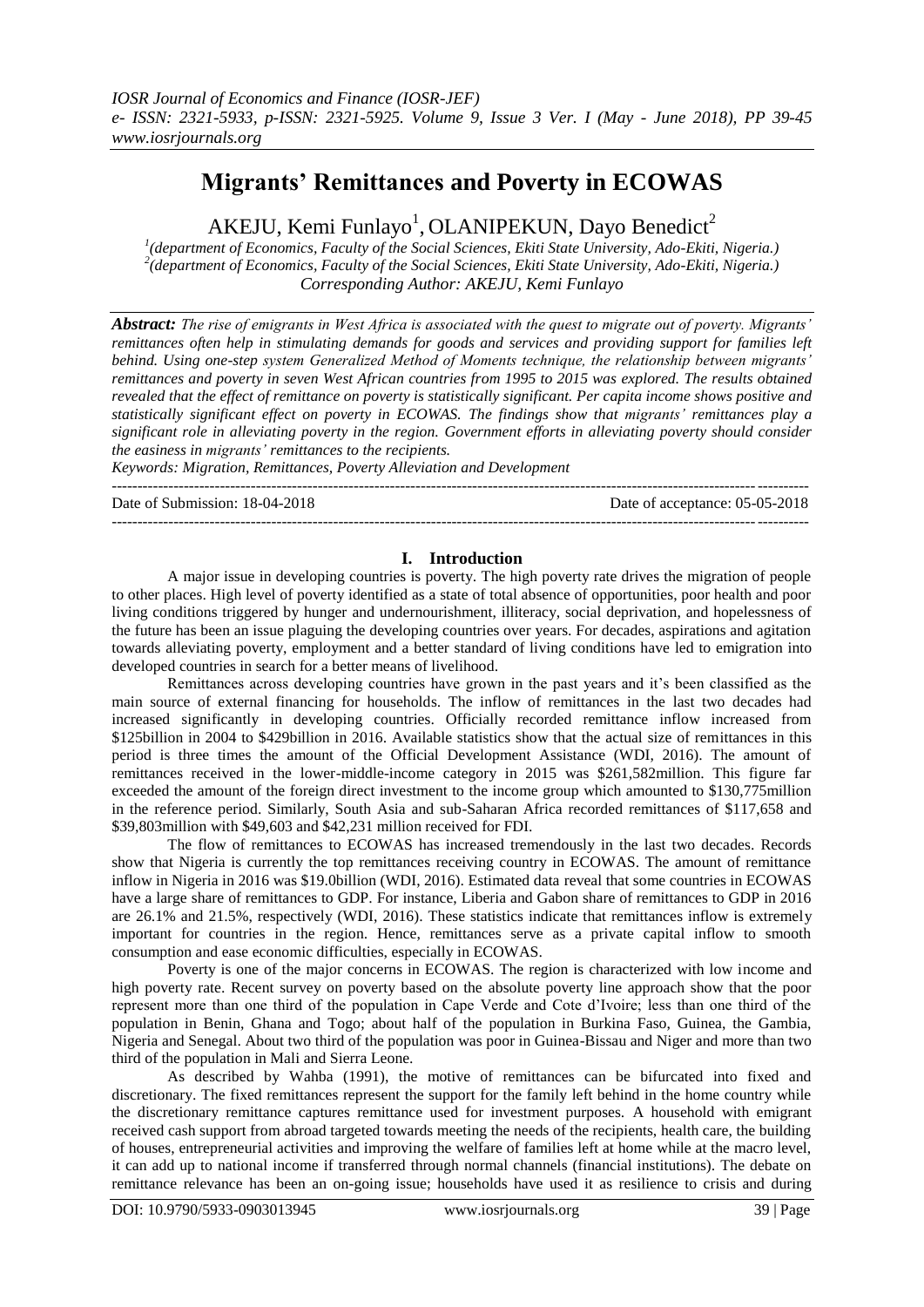financial depreciation, it is believed to raise savings and help household meet their needs (Ratha, 2013; Anyanwu and Erhijakpor, 2010). Interestingly it has provided support for the development of financial system in the Middle East, North Africa and West Africa regions (Yasseen, 2012).

This paper is set out to investigate the role of remittances in alleviating poverty in ECOWAS countries. Previous studies had generally focussed on the relationship between poverty and other macroeconomic variables such as savings, employment and government expenditure, among others. This study would employ a panel data procedure to examine the effect of remittances on poverty. Specifically, the study utilizes a system Generalized Method of Moment technique which enables to solve the problem of endogeniety and achieve robust estimates.

The remainder of the paper is organized as follows; Section two which follows this section discusses the literature review focusing on the stylized fact on the trend of migration and remittance, the theoretical and empirical literature on migration and remittances. Section three discusses the research method of analysis. Section four provides the result analysis and its discussion and section five present the drawn up conclusion and recommendation.

#### **2.1 Stylized facts on Migration and Remittances in West Africa.**

The rapid increase in the global migration can be attributed to differences in regional wages across regions, economic difficulties growing inequality and the increased demand for skilled/unskilled labour in developed countries. Besides these, changes in the demographic structure, rapid globalization and gradual liberalization in migration policies of countries often facilitate movement of migrants across borders. The rate of emigration is high in West Africa. People with the notion of getting a better paid job and living in a favourable condition under good welfare package often migrate from the region towards developed countries. It is believed that migration has its negative effect on the region as it often leads to brain drain. Nwajiuba (2015) asserted that according to UNDP (1993) report, more than 21,000 Nigerian doctors are in the United Nations while Nigeria's health system suffers from acute shortage of medical personnel.

The issue of brain drain has been re-considered as most migrants have constituted ways of giving back to their home country through newly developed skills and knowledge gained from a host country. Skills transfer is one of the greatest social benefits of remittances which occurs when migrants return temporarily to their home countries in later years; promoting sharing and circulation of skills and ideas gained abroad. Diasporas abroad also provide educational networks for home countries through funding supports and educational schemes channelled towards promoting the development of their home countries.

Table 2.1 presents 10 top immigration economies in the world which shows that United States comes first followed by Turkey, and Germany. Although migration into developed countries tops the list of immigration economies in the world (as seen in table 2.1) yet, the cross-border and regional migration which tends to be more accessible to poor people are also common although data on such are not documented. Recently, the direction of migration has sprung up with people migrating from West Africa to zones in Asia such as Malaysia, Dubai, Libya and countries perceived to be better than their home country in search of education, job opportunities and better welfare packages. The number of people connecting Europe through Libya from Western Africa rose rapidly in 2016 according to UN Refugee Agency (UNHCR) while that of eastern Africa dropped.

This journey mostly done through the Sahara and the Mediterranean Sea has led many to their death while some (mostly females) became slaves and victim of human trafficking with the end result after a while becoming worthless as they are deported back home as an on-going process of regulating migrants are done in most countries. With the help of International Organization for Migration (IOM) deportees over immigrationrelated offenses have been received in Nigeria, Niger, Senegal and most countries in West Africa from Saudi Arabia and Libya.

| Table 2.1: Top To Immigration Economies in the world in 2015 |                      |                          |  |  |  |
|--------------------------------------------------------------|----------------------|--------------------------|--|--|--|
| No                                                           | Countries            | Net Migration (thousand) |  |  |  |
|                                                              | <b>United States</b> | 5,008                    |  |  |  |
| 2                                                            | Turkey               | 2000                     |  |  |  |
| 3                                                            | Germany              | 1,250                    |  |  |  |
| 4                                                            | Lebanon              | 1,250                    |  |  |  |
| 5                                                            | Oman                 | 1,211                    |  |  |  |
| 6                                                            | Canada               | 1,176                    |  |  |  |
| 7                                                            | Russia               | 1,118                    |  |  |  |
| 8                                                            | Australia            | 1,023                    |  |  |  |
| 9                                                            | United Kingdom       | 900                      |  |  |  |
| 10                                                           | Saudi Arabia         | 850                      |  |  |  |

**Table 2.1: Top 10 Immigration Economies in the World in 2015**

Source: Extracted from World Development Indicators, (2017) by author.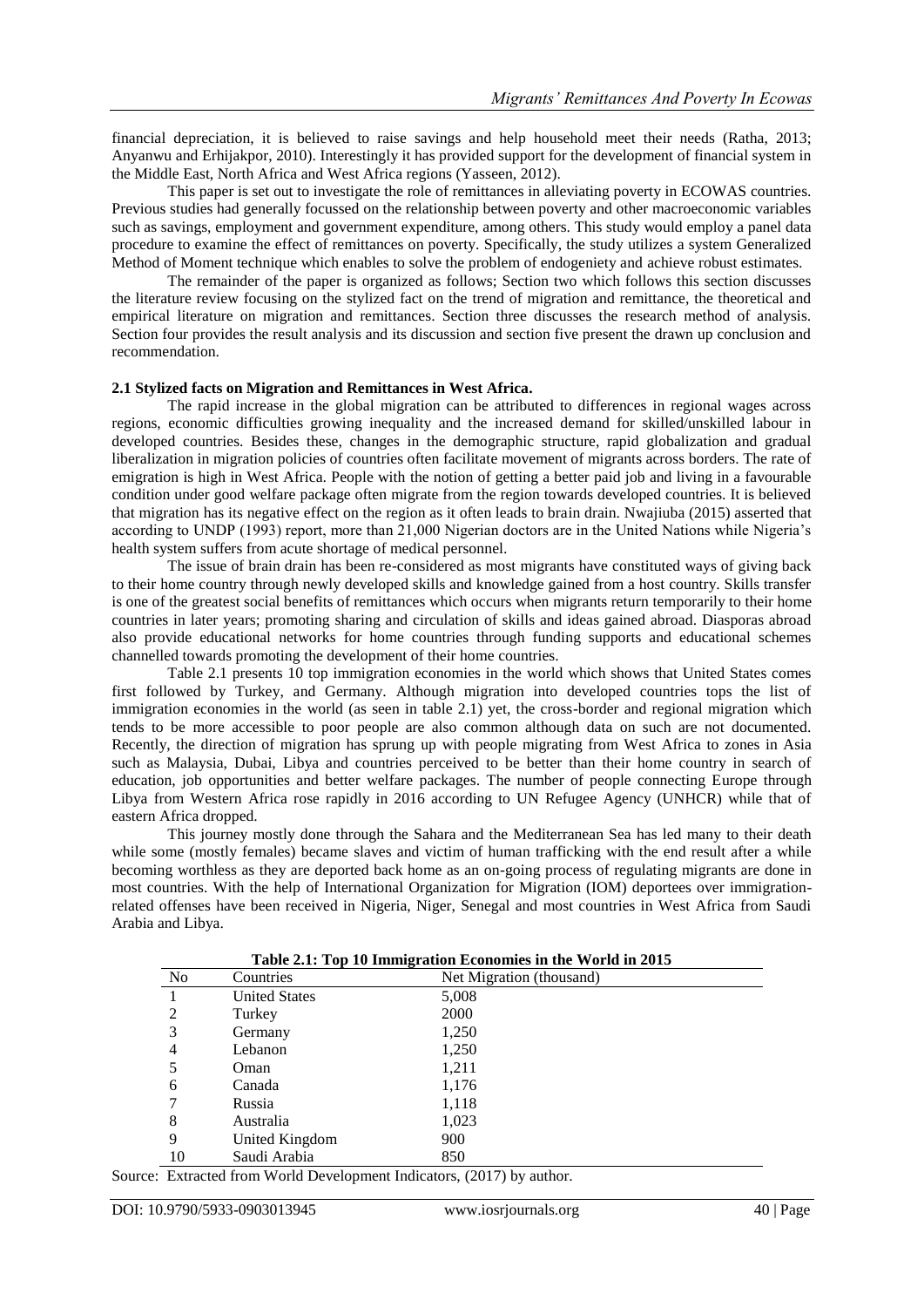The share of remittances to GDP in ECOWAS over a decade is presented in table 2.2. A close look at the statistics shows that some countries had a substantial decline in their remittances to GDP while others witnessed a significant increase in the period. For instance, Benin, Nigeria and Togo recorded a decrease in their share of remittances to GDP.

Table 2.2 shows the remittances as a percentage of GDP in the countries in ECOWAS. Available evidence revealed that Liberia has the highest percentage of remittances to GDP in ECOWAS in 2016. However, in 2007, Togo recorded the highest share of remittances to GDP. Some of the reasons for high share of remittances to GDP in Liberia in 2016 could be the high rate of migration to developed countries registered in the past two decade due to political unrest and civil war in the country. Among countries that have high share of remittances to GDP in 2016 include Gambia and Senegal. In 2007, Nigeria share of remittance to GDP was 10.82%. This value was considered very high given the ECOWAS average. Although Nigeria share of remittances to GDP decline in 2016, it is the highest remittances recipient country in ECOWAS (WDI, 2016).

In 2007, Gabon, Cote d'Ivoire, Guinea and Ghana had a low share of remittances to GDP compared to other members of ECOWAS. A substantial increase in Ghana's share of remittances to GDP was observed in 2016. One major factor that led to the increase in Ghana remittances to GDP is as a result of high rate of migration from the country occasioned by economic difficulties.

| S/N | Country       | 2007  | 2016  |  |
|-----|---------------|-------|-------|--|
| 1   | Benin         | 4.03  | 2.41  |  |
| 2   | Cote d'Ivoire | 0.90  | 0.94  |  |
| 3   | Carbo Verde   | 9.17  | 13.11 |  |
| 4   | Ghana         | 0.47  | 6.98  |  |
| 5   | Guinea        | 0.24  | 0.64  |  |
| 6   | Gambia, The   | 6.97  | 21.50 |  |
| 7   | Guinea Bissau | 6.19  | 8.00  |  |
| 8   | Liberia       | 8.39  | 26.12 |  |
| 9   | Mali          | 4.22  | 6.67  |  |
| 10  | Nigeria       | 10.82 | 4.85  |  |
| 11  | Senegal       | 10.56 | 13.72 |  |
| 12  | Sierra Leone  | 1.94  | 1.29  |  |
| 13  | Togo          | 11.27 | 7.98  |  |

**Table 2.2 Remittances as a Share of GDP in ECOWAS (%)**

Source: World Bank Development Indicator. Note: Data for Niger is not available

## **2.2 Stylized facts on poverty in West Africa.**

Despite the growth of Africa economy over time some countries are being left behind. The least developed countries often known as those at risk of continued poor are found in Africa. Poverty has constituted myriad to the growth and development of developing nations. It has been observed that overtime most notable schemes and programmes put in place by various governments failed to be strong enough at militating against the rise of poverty. In West Africa, poverty has continued to be widespread and as such constitute to the deterioration of the health and living standard of the people.

Measure of poverty is based on both multidimensional poverty and monetary means. In terms of multidimensional poverty(MPI) involving people being deprived of basic need items such as cooking fuel, water, sanitation, nutrition, schooling, and electricity, West and East Africa have the highest number of people in the African continent with rapid population growth increasing it proportion. The rural areas continued to be largely affected with prevalence being on mostly children and women. Child poverty is largely determined by mothers' health, economic status and educational standard and income level of households. Monetary measure of poverty involves the use of poverty headcount ratio at \$ 1.90 a day (2011PPP). A comparison of multidimensional and monetary measure of poverty revealed that in West Africa, 48% of the population are living under the \$1.90/day poverty line, while the percentage under multidimensional poverty stood at 59%; an indication that poverty in West Africa is more than income/monetary deprivation (OPHI,2016).

A close look at the statistics from WDI, 2016 indicates that most countries had a substantial decline with the statistics still been very high in terms of international standard. For instance, poverty headcount ratio at \$ 1.90 a day (2011PPP) for Nigeria, Mali, and Senegal in 2005 which was 54.4%, 51.3% and 38.4% dropped slightly to 54%, 49%, 38% in 2015 while Ghana and Cape Verde have notable improvements of fall from 24.5% and 17.5% in 2005 to 12% and 8.1% in 2015. Benin, Cote d'Ivoire, Togo record in 2015 stood at 49.6%, 28.2%, and 49.2% of their population living in poverty.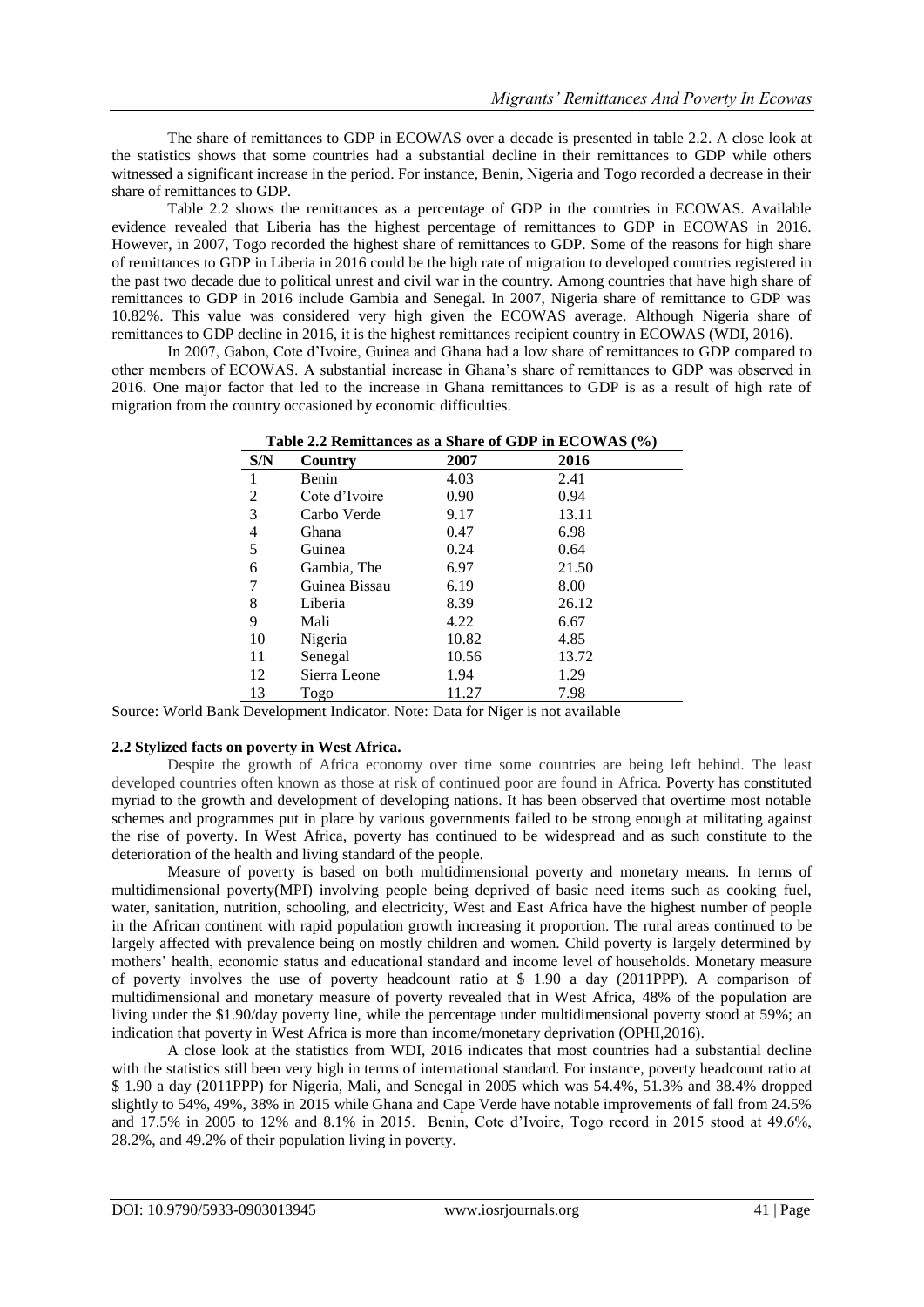## **2.3 Literature Review on Migration and Remittances**

Scant theories are available on the relationship between migrant's remittances and poverty. There is little disagreement among the existing theories. Harris-Todaro(1970) model of migration and unemployment which is a basic modification of Todaro (1969) work explained causes of international migration with the postulation that migrants in search of labour rise as a result of rural-urban differences in average expected returns. This migration theory is based on the experiences of African region whose wages tend to be lower than that of the urban region. Towards meeting household needs and fighting against poverty, most migrants' proceeds relatively to country-country differences in expected and anticipated returns. The fundamental premise is that migrants consider the various market opportunities available to them in developing and developed countries and choose the one that maximise their expected gains from migration.

On remittances, Lucas and Stark (1985) classified motives for remitting into home country as three: Pure Altruism ( a believe that migrant consider his utility as own consumption and that of household in home country and maximizes such utility with its remittances which are sent for meeting the needs of family back home). Self- Interest (migrants remit so as to increase their visibility, self-respect, prestige towards acquiring heritance at home country) and Enlightened Self Interest approach (migrants remit towards acquiring land, properties and business opportunities at home for retirement) UNCTAD (2013) observed that the sender's motives of remittance may change at different periods based on changing consumption pattern to long-term capacity-building such as health insurance, savings towards acquisition of education and investments.

In an attempt to explain why remittance is not usually invested, Poirine (1997) developed a theory of remittances as an implicit family loan agreement. The theory ruled out risk-spreading and assumed that remittances are mainly consumed. The idea is that remittances mainly consist of an informal arrangement for the repayment of an implicit loan taken out by emigrant during their youth to secure a better education and make them more productive in the modern sector. Remittances usually supplement rural family consumption level.

Many studies have identified the role played by remittance in alleviating the suffering of the family left behind at home. Mishra (2005) used data from 1980-2002 on 13 Caribbean countries in analyzing the macroeconomic impact of remittance on investment using a panel data regression model that allows for country and year- specific fixed effects. The result indicated that remittances have a positive significant effect on private investment which is believed to foster development and provide wealth for households. This result contradicts the popular belief that remittances are used only for consumption purposes only.

Adams and Page (2005) in their paper on "Do international migration and remittances reduce poverty in developing countries" constituted and analyzed new data set on inequality, international migration, poverty and remittance on 71 developing countries. They found out that both remittances and international migration significantly reduce the depth and severity of poverty in the developing countries. The result indicated that a 10 percent increase in the share of international migration and per capita income will lead to a 2.1% and 3.5% reduction in the proportion of people living in poverty.

Calderon, Fajnzylber and Lopez (2008) examined the effect of remittances on poverty and inequality using both aggregate and country level data for 10 Latin and Caribbean countries. The result revealed that remittances in Latin America and Caribbean countries have increased growth and reduced income inequality and poverty. Similarly, Betti and Lundgren (2012) showed that remittances alleviate poverty in two ways: (1) increasing the resources of those families (2) reducing the burden of unemployed people.

In Ghana, Adams, Richard and Alfredo (2013) studied the impact of remittances on investment and poverty and found that remittances reduce household poverty with the claim that remittances are mostly spent on children education, household healthcare and housing with less amount on consumption of food items also on micro-study of 1782 households, Taylor et al (2005) from 2003 survey of rural Mexico found that remittances reduce poverty. The study estimated that poverty headcount and poverty gap indices would decline by 0.77 and 0.53 respectively with 10 percent increase in international remittances.

Odozi, Awoyemi and Omonona (2010) explored the nature of migrant remittances and the amount it can reduce poverty and inequality. It was recorded that 94% of household received remittance from internal channel while 5% received them through international channel. Remittances alleviated poverty head count by 20% and helped to equalized household income by inequality by 25%. In a panel study of 33 African countries over the period 1990-2005, Anyanwu and Erhijakpor (2010) revealed that international remittances measured by the share of migrants' remittances to GDP reduced the level, depth and severity of poverty in Africa. A 10% increase in official international remittances leads to 2.9% in the poverty head count or the share of people living in poverty.

Siddique, Shehzadi, Manzoor and Majeed (2016) paper on "Do international migration and remittances reduce poverty in developing countries" identified that remittances play important role in the social and economic development of developing countries through its benefit of promoting globalization in the region. Using data set on international migration, remittances, poverty, and inequality in 6 South Asian countries, result indicated that foreign remittances have a positive impact on poverty reduction in the region.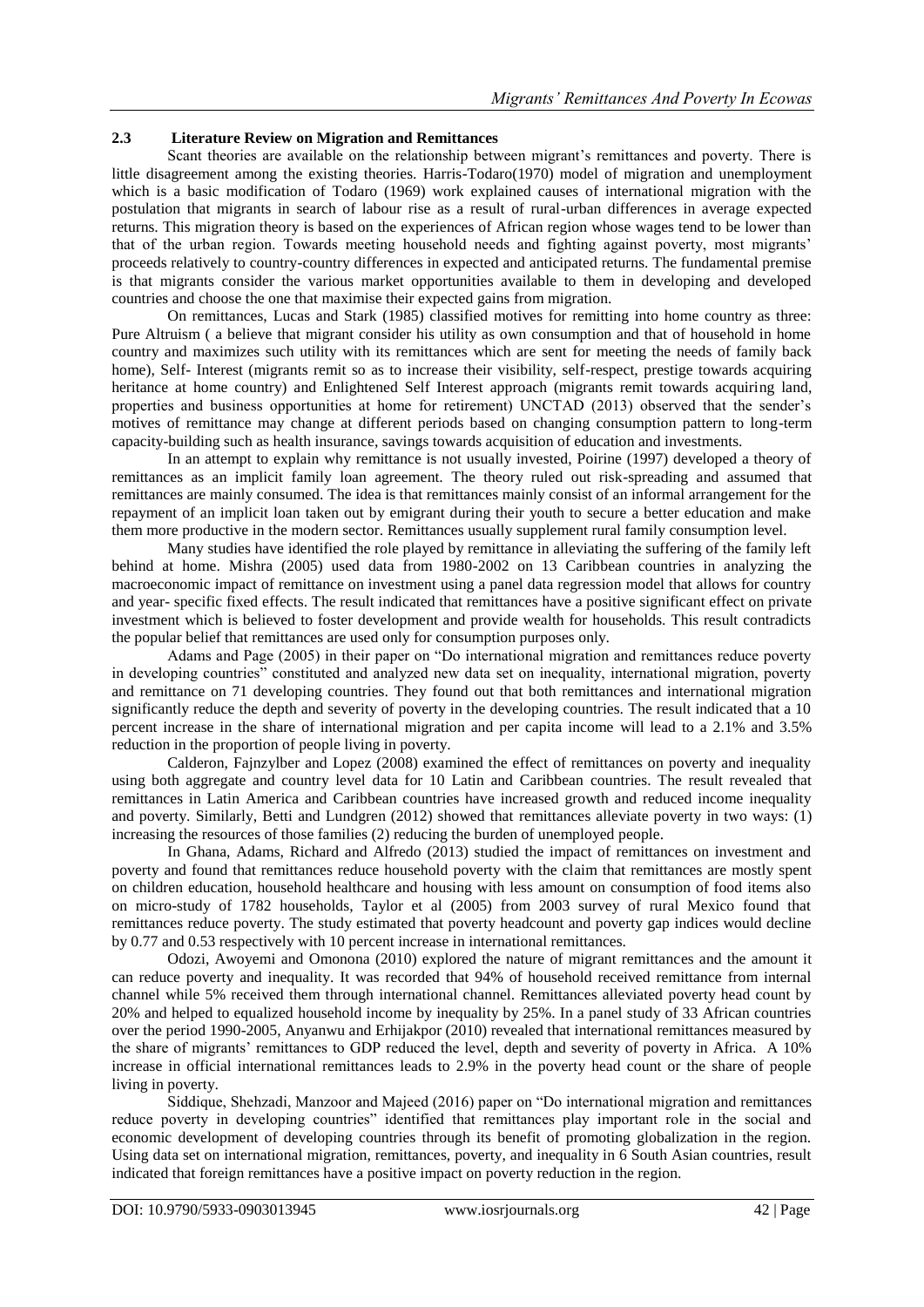Overall, most literature provides support on the hypothesis that remittances benefits the home country and can significantly reduce poverty and improve the standard of living of the people. However, most of the studies identified that wage differential is a common factor that has encouraged the flow of migrants.

### **III. Methodology**

The first step is to analyse the variables of interest using descriptive statistics, namely, mean, standard deviation, minimum and maximum values. The study employs the IM Peseran and Shin panel unit root to determine the stationarity. The model are estimated using one-step system Generalized Method of Moments (GMM). The system GMM is an improvement over the deficiencies in static regression. This technique solves the problem of endogeniety and takes care of heterogeneity and consistency in the regression. Furthermore, Sargan and Hansen tests are employed to determine the validity of the instruments and the overall robustness of the result. The consistency of the methodology is enhanced in this study by adjusting the model's instruments to accommodate features that are peculiar to ECOWAS. The inclusion of unemployment helps to account for how it affects poverty in the region.

#### **3.1. Model Specification**

In line with Ravallion (1997) and Ravallion and Chen (1997); poverty is taken as a function of per capita income, GINI coefficient, and the remittances to GDP ratio. A modification is done to this by replacing GINI coefficient with unemployment rate which is most common in the region. The baseline specification of the system Generalized Method of Moments becomes:

$$
POV_{it} = f (PCI_{it}, REM_{it}, UNEM_{it})
$$
  
In  $POV_{it} = \alpha_0 + \alpha_1 \ln POV_{it-1} + \alpha_2 \ln PCI_{it} + \alpha_3 \ln REM_{it} + \alpha_4 \ln UNEM_{it} + e_{it}$ 

(Where,  $i = 1...N$ ,  $t = 1...T$ ) Where POVit is poverty measures in country i at time t PCI is per capita income GDP REM is remittances to GDP ratio UNEM is unemployment rate The model specified in panel model becomes:  $ln POV_{it} = log of powerty headcount rate (people living below $2 daily)$  $ln PCI_{it} = log of GDP$  per capita In  $REM_{it}$  = log of personal remittance as % of GDP  $ln$  UNEM<sub>it</sub> = log of unemployment rate  $e_{it}$  = error term

#### **3.3 Data Sources**

The panel data is on 7 countries (Nigeria, Ghana, Cape Verde, Senegal, Cote d'Ivoire, Mali and Gambia) in West Africa region from 1995 to 2015. The choice of these countries is based on the depth of emigration and personal remittance into the countries. The data were sourced from the World Development Indicator 2016 database and Countries Bureau of Statistics.

## **IV. Result and Discussion**

In table 4.1, the summary of the descriptive analysis indicates that the mean value of poverty headcount ratio of people living at less than \$2 daily is 41.60 with its value ranging from 17.59 to maximum value of 84 (an indication that poverty is high in West Africa). GDP per capita income has a mean value of 1042.45 with a maximum value of 3766.11. The percentage of remittance to GDP ranges between 0.26 and 22.46 with a mean value of 6.42%. Unemployment maximum value for the countries under evaluation stood at 10.5 with a mean of 7.39.

| <b>Table 4.1: Descriptive Analysis of Variables</b> |         |           |        |         |  |  |
|-----------------------------------------------------|---------|-----------|--------|---------|--|--|
| Obs                                                 | Mean    | Std. Dev. | Min    | Max     |  |  |
| 147                                                 | 41.60   | 17.29     | 17.59  | 84      |  |  |
| 147                                                 | 1042.45 | 867.3     | 240.37 | 3766.11 |  |  |
| 147                                                 | 6.42    | 5.18      | 0.26   | 22.46   |  |  |
| 147                                                 | 7.39    | 2.19      | 1.8    | 10.5    |  |  |
|                                                     |         |           |        |         |  |  |

Authors' computation 2018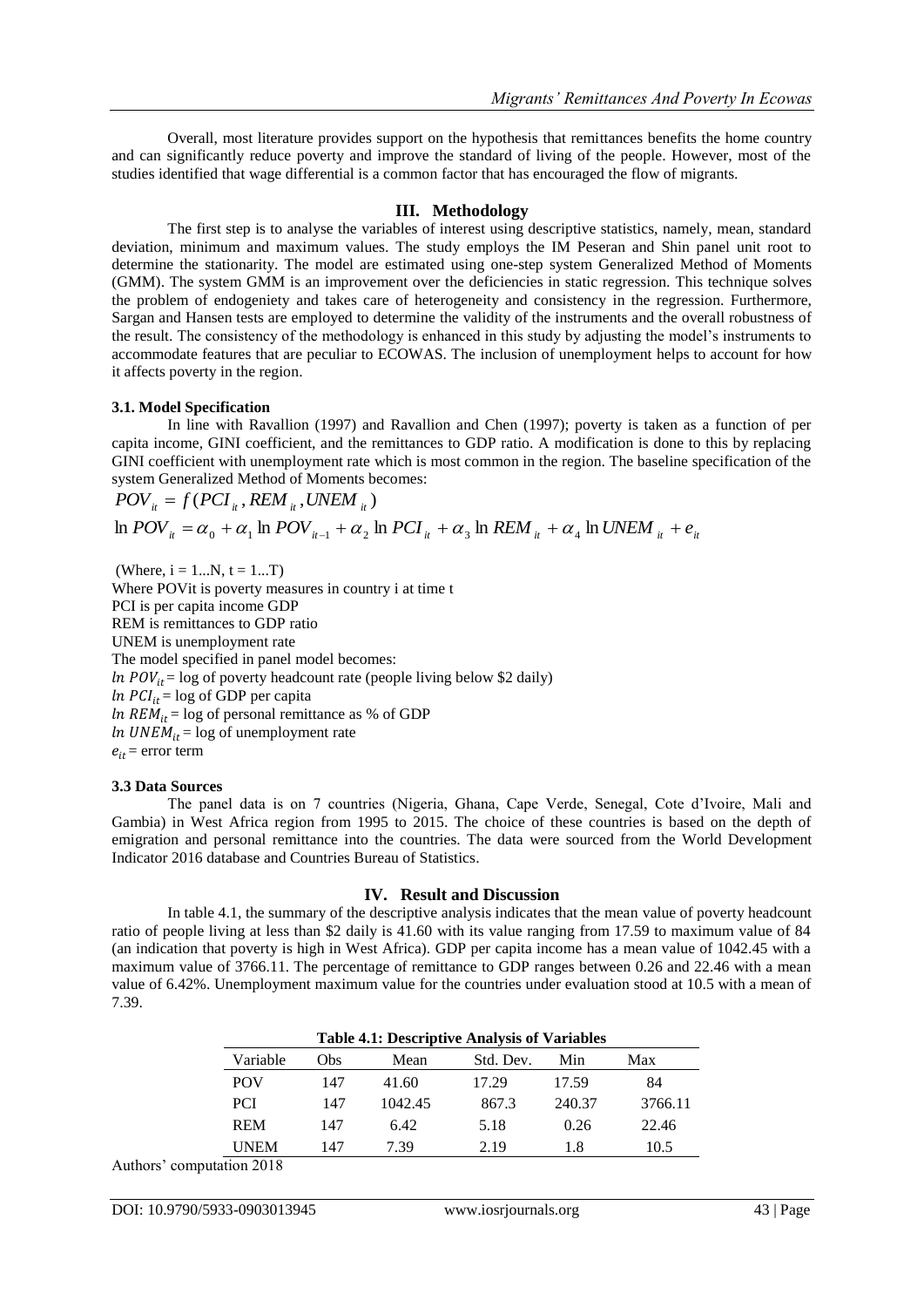The result of the unit root test presented in table 4.2 revealed that all variables attained stationarity at first difference. Poverty, per capita income and remittance were not stationary at both 0.01 and 0.05 level of significance at series but attained stationarity at first difference. Unemployment at levels was stationary only at 0.05 level of significance but not at 0.01 levels. It became stationary with first differencing at both 0.01 and 0.05 level of significance. This result ensured that all variables used are stationary and approve the application of regression analysis.

| Table 4.2: I M Pesearan and Shin panel unit root test |            |                         |         |                  |         |             |  |
|-------------------------------------------------------|------------|-------------------------|---------|------------------|---------|-------------|--|
| S/N                                                   | Variables  | <b>Statistics</b><br>at | P-Value | Statistics at    | P-value | Order<br>of |  |
|                                                       |            | level                   |         | $1st$ difference |         | integration |  |
|                                                       | <b>POV</b> | $-1.9298$               | 0.0738  | $-4.2714$        | 0.0000  | I(1)        |  |
|                                                       | <b>PCI</b> | $-1.8033$               | 0.1490  | $-3.8506$        | 0.0000  | I(1)        |  |
|                                                       | <b>REM</b> | $-1.7171$               | 0.3159  | $-4.0616$        | 0.0000  | I(1)        |  |
|                                                       | UNEM       | $-2.7178$               | 0.022   | $-6.0282$        | 0.0000  | I(1)        |  |

Source: Authors' computation 2018

Table 4.6 presents the one-step system Generalized Method of Moment results. The dependent variable in the analysis is poverty. From the result obtained, lagged of poverty, per capita income and remittances are statistically significant at conventional levels. However, the coefficient of unemployment is not statistically significant in the regression. The negative sign of the coefficient of remittances indicate that remittances reduce poverty in ECOWAS. A 10% increase in remittances would lead to 0.2% reduction in poverty. Per capita income shows a positive effect on poverty. This could be as a result of the distribution of income in the countries. Most ECOWAS countries exhibit wide disparities in income and high income inequalities. The robustness of the results obtained was tested. The Sargan and Hasen test show the choice of instruments are appropriate. The serial correlation test shows that there is no evidence of second order autocorrelation in the model. Our findings on the relationship between remittances and poverty conform to theoretical expectation and some empirical studies (see for instance, Odozi, Awoyemi and Omonona, 2010; Anyawu and Erihijakpor, 2010; Betti and Lundgren, 2012).

| Twee not one beep bypeem ocheranieca meenod of momento |            |                      |         |        |  |
|--------------------------------------------------------|------------|----------------------|---------|--------|--|
| Dependent variable $=$ lnpov                           | Coef       | Std.Err              |         | P >  Z |  |
| lnpovL1                                                | 1.20558    | 0.14498              | 83.5    | 0.000  |  |
| lnpci                                                  | 0.08843    | 0.02248              | 3.93    | 0.000  |  |
| lnrem                                                  | $-0.02645$ | 0.01351              | $-1.96$ | 0.050  |  |
| Inunem                                                 | $-0.02332$ | 0.04047              | $-0.58$ | 0.565  |  |
| -cons                                                  | $-1.27096$ | 0.20838              | $-6.10$ | 0.000  |  |
| $\sim$<br>$\sim$                                       | $\cdots$   | - - - -<br>- - - - - |         |        |  |

Arellano-Bond test for AR(1) in first differences:  $z = -2.07$  Pr  $> Z = 0.038$ Arellano-Bond test for AR(2) in first differences:  $z = -1.25$  Pr  $> Z = 0.213$ Sargan test of Overid. Restrictions:  $\text{chi2}(2) = 0.96 \text{ Prob} > \text{chi2} = 0.618$ Hansen test of Overid. Restrictions:  $\text{chi2}(2) = 3.89 \text{ Prob} > \text{chi2} = 0.143$ Source: Authors' computation

## **V. Conclusion and Recommendation**

This paper considered the role of remittances from migrants in alleviating poverty in 7 West African countries. The push and pull factor of migration identified as a differential in wages and need for survivals were found to be very high in the region. Using random effect and system GMM regression, remittances was found to exert statistically significant effect on poverty in the region. A substantial increase in remittances would alleviate poverty. Per capita income was found to have a significant effect on poverty.

Migrants' remittances play an important role in alleviating poverty in ECOWAS. Hence, it is necessary to ensure the security of emigrants and their funds. As poverty is multifaceted, there is need to consider various ways of alleviating it. Thus, countries should not build on remittances from migrants only for development but see remittances as a factor to be added to other financial flows in order to alleviate poverty in the region. Government effort to curb illegal migration should emphasis on youth empowerment to reduce high level of unemployment in the region. Various governments in the region should put in place policies that would ease official transfer of funds to the countries.